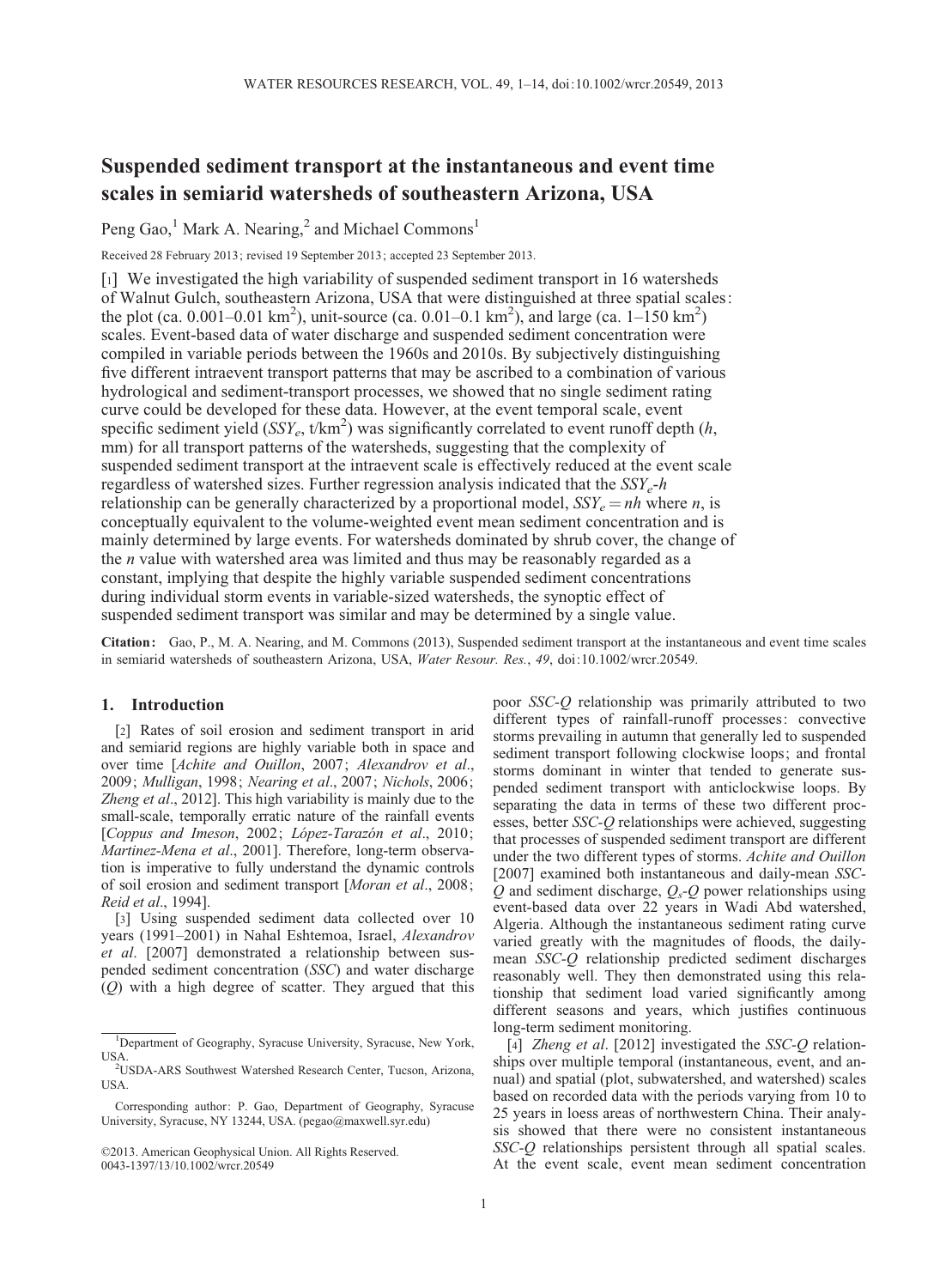calculated using data from large events changed greatly at the plot spatial scale and the degree of change reduced significantly as the spatial scale increased. At the annual scale, sediment yield was linearly correlated to runoff depth, while at the event scale it was proportional to runoff depth.

[5] *Polyakov et al.* [2010] calculated average annual precipitation, runoff and sediment yield over 34 years for eight small watersheds in southeastern Arizona. Their calculations showed that more than 50% of the total sediment yield of the study period was attributed to sediment yields generated by 10% of rainfall events, suggesting that the sediment yield was mainly produced by highly intensive storms. Yet, they found that the contribution of small events must be accounted for because of their high frequency of occurrence. Furthermore, they demonstrated that the long-term pattern of annual sediment yield cannot be solely explained by annual rainfall or large events, but is affected in a complex means involving many factors such as plant surface cover and rainfall timing.

[6] These studies, as well as the well-known hysteresis effect during storm events [Bisantino et al., 2011; Fang et al., 2008; Gentile et al., 2010; Polyakov et al., 2010] illustrated the ubiquitous complexity of interaction between sediment transport and storm patterns, topography, vegetation cover, and soil properties as spatial and temporal scales vary, and call for further continuous monitoring in order to understand environmental change such as global warming on dryland sediment transport. However, with currently available approaches and tools, future new data may provide limited information on suspended sediment transport. New insights into the complex sediment-transport processes are needed for developing new approaches to better understanding and managing sediment transport in arid and semiarid regions.

[7] This study aims to reveal the fundamental controls on sediment flux in semiarid watersheds by investigating patterns of suspended sediment transport at both instantaneous and event temporal scales and by developing a new event-based suspended sediment model that can quantify the general characteristics of long-term sediment dynamics and their spatial variations in a semiarid region of southeastern Arizona, USA. We first selected currently available long-term data from watersheds that belong to three physically based spatial scales in the study area. By examining the correlation between SSC (mg/l) and Q (m<sup>3</sup>/s), and event specific sediment yield  $(SSY_e, t/km^2)$  and runoff depth  $(h,$ mm: total runoff volume normalized to watershed area), we showed that suspended sediment transport was complex at the intraevent temporal scale, but may well be characterized at the event temporal scale by statistically significant functions in terms of normalized runoff volume. Furthermore, we exhibited that these statistical functions can be reasonably replaced by a proportional model between  $SSY_e$ and h. We then explored the physical meaning of the model and provided an example for its application. The study was closed by showing the spatial variations of suspended sediment transport using the proportional model.

# 2. Methods

### 2.1. Classification of Spatial Scales

[8] Walnut Gulch Experimental Watershed (WGEW) is one of the two field sites operated by the Southwest Watershed Research Center (SWRC) of U.S. Department of Agriculture, Agricultural Research Service (USDA-ARS). It is located near Tombstone, Arizona, USA with the mean annual precipitation of 324 mm and the mean annual temperature of  $17.6^{\circ}$ C. Detailed description of geologic and geomorphological processes in, and physiographic conditions of WGEW may be found in Osterkamp [2008]. Within WGEW, 125 instrumented sites in a series of watersheds with different sizes have been monitored for hydrological and sediment data [Nichols and Anson, 2008; Nichols et al., 2008]. According to their geomorphological and hydrological characteristics, these watersheds can be generally divided into three different groups [Kincaid et al., 1966]. In watersheds of group one, specific processes of runoff movement and sediment transport may be isolated and identified. Watersheds in this group have small sizes, such that overland flow dominates hydrological and sediment-transport processes. Sediment yield is determined by rainfall (both amount and intensity), vegetation cover, surface ground cover, and microtopography [Lane et al., 1997]. The associated spatial scale is termed herein as the plot scale. Watersheds of group two have relatively homogeneous soil and vegetation cover with essentially uniform precipitation. In addition to hillslope processes, gully erosion and channel processes are also active. Hence, watershed sediment yields are not only influenced by hillslope processes, but also related to gully and alluvial channel densities and properties. These watersheds have been termed as unit-source watersheds [Kincaid et al., 1966; Nearing et al., 2007] and the associated spatial scale is herein referred to as the unit-source scale. In watersheds of group three, runoff movement and sediment transport are more controlled by complex in-channel hydraulics, while hillslope processes are still important [Lane et al., 1997]. The associated spatial scale is herein called as the large scale.

[9] Spatially, watersheds at the first two scales typically have areas less than 0.01 and between 0.01 and  $0.\overline{1}$  km<sup>2</sup>, respectively, whereas those at the third scale have areas between 1 and 150 km<sup>2</sup>. Hydrologically, watersheds at the first two spatial scales have linear runoff (both volume and peak value) response to storms, while those at the large scale have nonlinear runoff response. The linear runoff response is ascribed to (1) uniform distribution and full cover of storms over watersheds because of their small areas and (2) less transmission loss through stream channels due to their relatively smaller areal sizes and depths. The nonlinear runoff response in those at the large scale is mainly caused by increased channel transmission loss and partial area storm coverage as watersheds increase in sizes [Goodrich et al., 1997]. Therefore, in watersheds at three different spatial scales, processes of suspended sediment transport have distinct characteristics.

#### 2.2 Sampling Methods and Data Compilation

[10] Sampling instrumentation in the WGEW has improved since the initiation of sediment monitoring in 1960s and different sampling systems have been used in watersheds of different sizes because of equipment limitations and accounting for the variation of sediment sizes [Nichols et al., 2008]. At the plot scale, two watersheds, Flumes 105 and 106 have been monitored and event-based instantaneous suspended samples have been obtained using automatic pump samplers associated with H flumes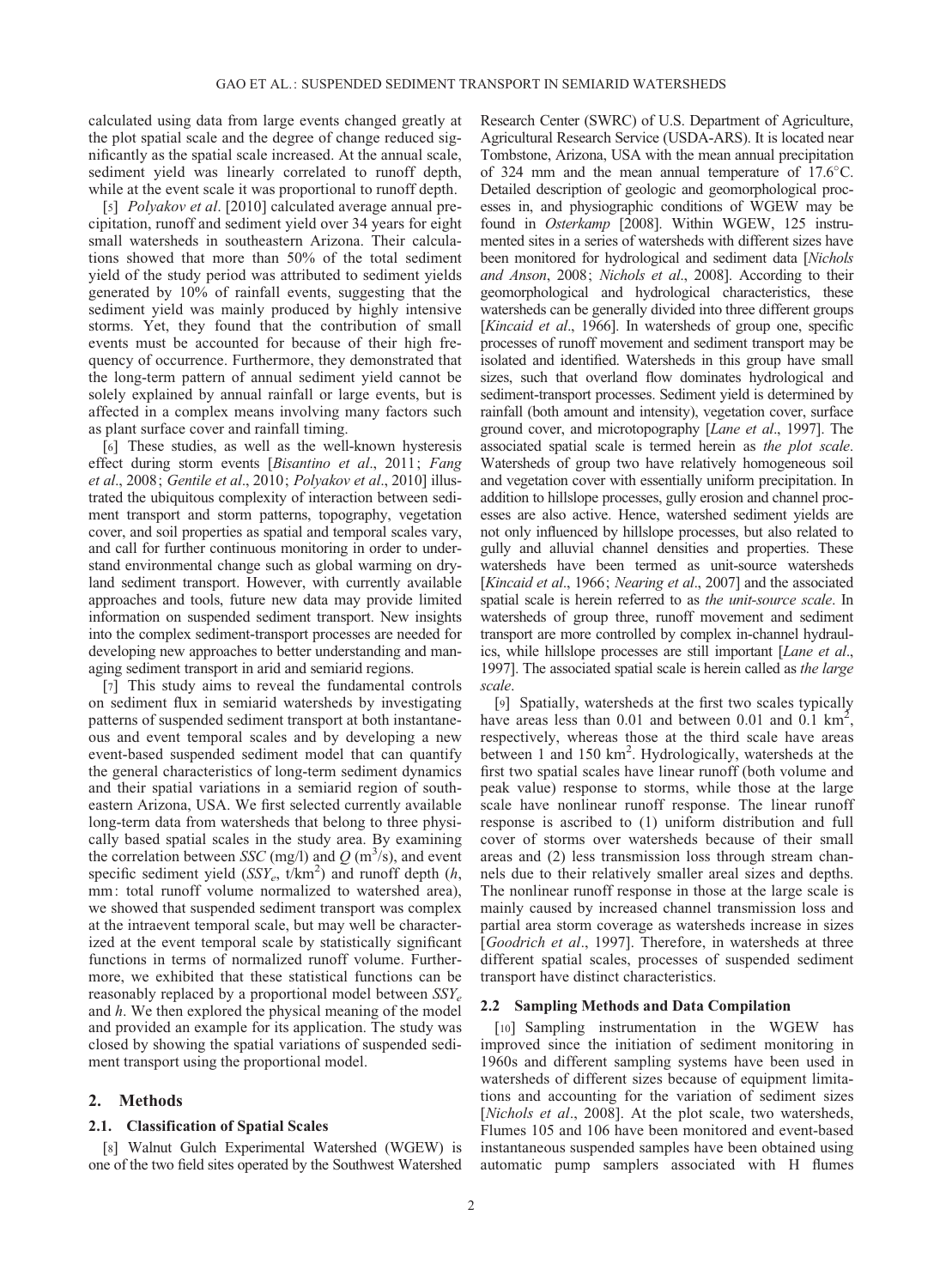

Figure 1. Sampling locations in Walnut Gulch Experimental Site, southeastern Arizona, USA.

[Nearing et al., 2007]. These two tiny watersheds do not have incised channels. Watershed 106 is nested within watershed 104 and watershed 105 drains into the channel immediately below Flume 103 (Figure 1). The available event-based instantaneous water discharge  $(Q)$  and suspended sediment concentration (SSC) data included 45 events spanning from 1996 to 2010 in Flume 105 and 59 events spanning from 1996 to 2011 in Flume 106, respectively (Table 1).

[11] At the unit-source scale, traversing slot sediment samplers have been used at the outlets of Flumes 102, 103, 104, 121, and 125, whereas an automatic pump sampler with a V-notch weir has been installed at the outlet of Flume 112. The first five watersheds are located in the Lucky Hills area (Figure 1), whose vegetation cover is dominated by a shrub plant community. These watersheds have well-developed channel systems and surface soils of sand-dominated mixture. Flume 112 is situated in a higherelevated Kendall area (Figure 1) with vegetation cover dominated by grass and forbs. Its geomorphology is characterized by a swale (i.e., a flat valley bottom) that is seated above the outlet and serves as a sediment sink [Nearing] et al., 2007]. The  $Q$  and SSC data available in these watersheds included 36–60 events spanning from 1995 to 2011 (Table 1). In watersheds at these two scales, data between 2005 and 2011 that were not used in Nearing et al. [2007] were included here along with the data before 2005. Thus, data listed in Table 1 represent the longest series of Q-SSC pairs available for these watersheds.

[12] At the large scale,  $Q$  and SSC data were obtained using V-notch weirs and automatic pump samplers with a depth-integrating sampling tube, respectively [Simanton et al., 1993]. Because of safety concerns and resources required in sampling these main channels, the sediment sampling program ended in the early 1980s [Nichols et al., 2008]. Thus, the  $Q$  and SSC data were only available between 1964 and 1975 in eight watersheds (Table 1). Although in Flumes 4, 7, 8, and 11, the data only contained seven or eight events, these events represent storms with a wide range of amount and intensity that produced diverse event runoff depths. Data in Flume 3 were mainly recorded

during relatively small storm events. Despite this bias, we included these data to reflect the diversity of sedimenttransport processes at this spatial scale. These watersheds have a wide range of areas (from 2.27 to 149.33  $\text{km}^2$ ) and form two nested watershed sequences in the descending order: Flumes 1, 2, 6, 3, and 4; Flumes 1, 2, 6, 8, and 11 (Figure 1).

### 2.3. Data Analysis

[13] Instantaneous values of  $Q$  and SSC for a given event have been commonly described using hysteresis analysis [Gao, 2008; Oeurng et al., 2010; Smith and Dragovich, 2009]. Although different patterns of hysteresis loops may be related to different transport processes, these links are essentially qualitative and hence have limited ability of characterizing dynamic sediment-transport processes. For example, a clockwise loop may reflect the dominance of instream sediment transport [Gao and Josefson, 2012; Jansson, 2002], but may also be the result of sediment transport on hillslope in small watersheds [Lefrancois et al., 2007; Sadeghi et al., 2008]. To better understand the dynamic patterns of instantaneous suspended sediment transport, we combined hysteresis analysis with the examination of coupled patterns between hydrograph and sedigraph for all individual events. First, we subjectively identified five different patterns in terms of  $Q$  and SSC variations during the rising and falling limbs, and their relative values toward the beginning and end of an event. The differences among these five patterns were not determined statistically, but physically. As a result, in some watersheds, a given pattern may have only one or no event. Because the purpose of distinguishing these patterns is to show the complexity of suspended sediment transport at the intraevent time scale, the subjectivity in determination of the classes does not undermine their capacity of achieving the purpose. Second, we link these patterns to typical hysteresis loops to identify the possible physical processes controlling suspended sediment transport.

[14] To examine sediment-transport behavior at the event temporal scale, we calculated event sediment yield  $(SSY_e, t/km<sup>2</sup>)$  and runoff depth (h, mm) based on instantaneous Q and SSC data of each event and performed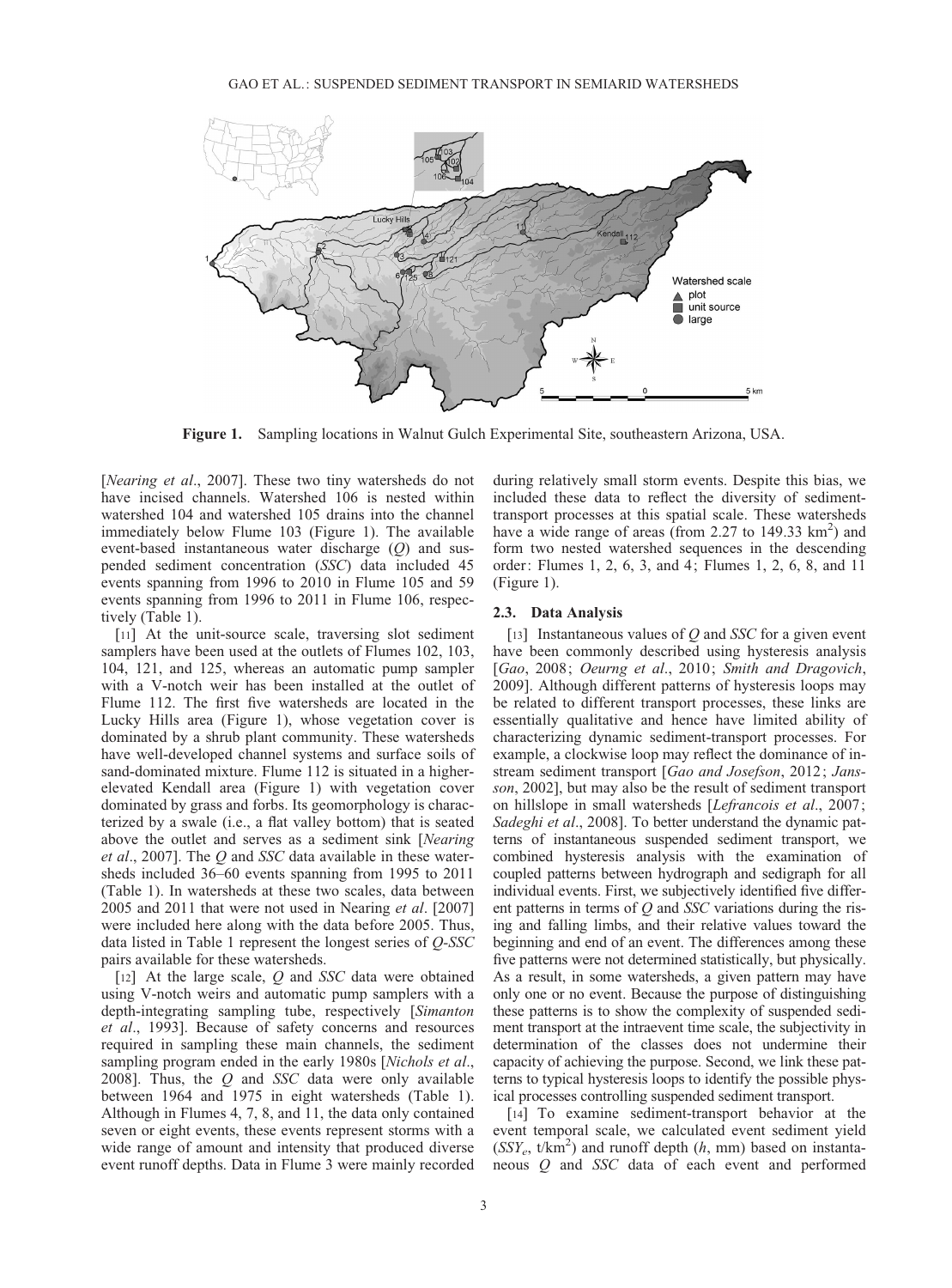| Watersheds | А<br>(km <sup>2</sup> ) | Range of<br>Data | No. of<br>Events | Pattern<br>One        | Pattern<br>Two | Pattern<br>Three | Pattern<br>Four | Pattern<br>Five |
|------------|-------------------------|------------------|------------------|-----------------------|----------------|------------------|-----------------|-----------------|
|            |                         |                  |                  | The plot scale        |                |                  |                 |                 |
| Flume 105  | 0.0018                  | 1996-2010        | 45               | 29                    | 3              |                  |                 | 5               |
| Flume 106  | 0.0034                  | 1996-2011        | 59               | 41                    | 6              |                  | 4               |                 |
|            |                         |                  |                  | The unit-source scale |                |                  |                 |                 |
| Flume 102  | 0.0146                  | 1998-2011        | 36               | 10                    | $3^a$          | 11               |                 |                 |
| Flume 103  | 0.0368                  | 1995-2011        | 60               | 25                    |                | 16               | 17              |                 |
| Flume 104  | 0.0453                  | 1996-2011        | 51               | 17                    | 3 <sup>b</sup> | 17               | 10              |                 |
| Flume 121  | 0.0542                  | 1995-2011        | 57               | 20                    | 9 <sup>c</sup> | 12               | 13              |                 |
| Flume 125  | 0.0591                  | 1996-2011        | 40               | 13                    | 8              | 4                | 11              |                 |
| Flume 112  | 0.0186                  | 1995-2010        | 39               | 10                    | 3              | $\overline{c}$   | 6               |                 |
|            |                         |                  |                  | The large scale       |                |                  |                 |                 |
| Flume 1    | 149.33                  | 1964-1975        | 75               | 24                    | 18             | 2                |                 | 24              |
| Flume 2    | 113.72                  | 1964-1974        | 22               | 6                     | 11             |                  |                 | C.              |
| Flume 3    | 8.98                    | 1964-1974        |                  |                       | 2              |                  |                 |                 |
| Flume 4    | 2.27                    | 1964-1974        | 8                | 3                     | 0              |                  |                 | 3               |
| Flume 6    | 95.1                    | 1964-1975        | 102              | 32                    | 22             | h                | 10              | 32              |
| Flume 7    | 13.52                   | 1968-1974        |                  |                       |                |                  |                 | 3               |
| Flume 8    | 15.5                    | 1964-1973        |                  |                       |                |                  |                 |                 |
| Flume 11   | 8.24                    | 1968-1974        |                  |                       |                |                  |                 |                 |

Table 1. Information of the Selected Data and Event Distributions in Five Subjective Patterns for All Selected Watersheds

 ${}^{a}$ All the three events had constant *SSC* values.

 $b$ One had constant SSC values.

<sup>c</sup>Two of them had constant SSC values.

regression analysis to obtain the best-fit  $SSY<sub>e</sub>$ -h relationship for each watershed. By comparing the predictions of the best-fit  $SSY_e$ -h relationship with those of three other different mathematical functions, we demonstrated that the proportional function may replace the best-fit  $SSY_e$ -h relationship for all watersheds and is indeed a general model for characterizing the  $SSY_e-h$  relationship. We subsequently provided mathematical and geomorphological explanations of the general model and then used it to reveal the general nature of the processes controlling suspended sediment transport through multiple spatial scales.

# 3. Results and Analysis

#### 3.1. Watersheds at the Plot Spatial Scale

# 3.1.1. Variable Transport Patterns at the Intraevent Temporal Scale

[15] The 45 events of Flume 105 were divided into five patterns in terms of their hydrological and sedimenttransport characteristics. In the first pattern, which contains 29 events (Table 1), SSC was (relatively) high at the beginning of the event and gradually decreased as Q increased during the rising limb of the event. The SSC value consistently decreased as  $Q$  decreased during the falling limb (Figure 2a). The decrease of SSC values was not controlled by  $Q$  variation, but by the availability of sediment within the watershed, demonstrating an apparent ''depletion'' effect. In pattern two, which included three events, the variation of SSC was in phase with that of  $Q$  (Figure 2b), suggesting that sediment transport in these events was primarily controlled by Q. Pattern three only contained one event, in which SSC increased continuously from the beginning to the end of the event, indicating ample sediment supply particularly toward the end of the event (Figure 2c). The seven events in pattern four showed different degrees of the depletion effect. For example, during the 12 July

1996 event, the SSC value of the first point was higher than that of the last two points, though the  $Q$  value of the first point was lower than those of the last two points (Figure 2d). This seems to suggest that less sediment was available during the falling limb than the rising limb. Data in each of the five events in pattern five only represented partial event duration (Figure 2e). Thus, these events cannot be classified into any one of the previous four patterns, though they still may be used to calculate  $SSY_e$  and h.

[16] Although events in patterns one and four showed different degrees of the depletion effect, the former were dominated by clockwise loops, while the latter were controlled by anticlockwise figure-8 loops [Williams, 1989]. The pattern-three event was dominated by an anticlockwise loop, whereas the pattern-two events tended to be controlled by weak loops, such that the data points of each event may be reasonably well characterized by a sediment rating curve. The diverse hysteresis types of sediment transport distinguish the small, semiarid watersheds from their humid counterparts in which intraevent sediment transport is generally controlled by clockwise loops [Langlois et al., 2005; Lefrancois et al., 2007; Sadeghi et al., 2008; Seeger et al., 2004; Smith and Dragovich, 2009] because sediment eroded from hillslope can be quickly transported to the watershed outlets and hillslope sediment supply is limited. These hysteresis types reflect the complex interaction of four main factors at this spatial scale: rainfall (both intensity and amount), vegetation cover, surface ground cover (including soil and rock fragment sizes), and topography (and its spatial variation) [Lane et al., 1997].

[17] Nonetheless, the depletion effect exhibited at this spatial scale should not be explained as the result of progressive seasonal exhaustion of sediment [Thomas et al., 2004] because many events were recorded in summer when sufficient erodible colluvium was available. Our in situ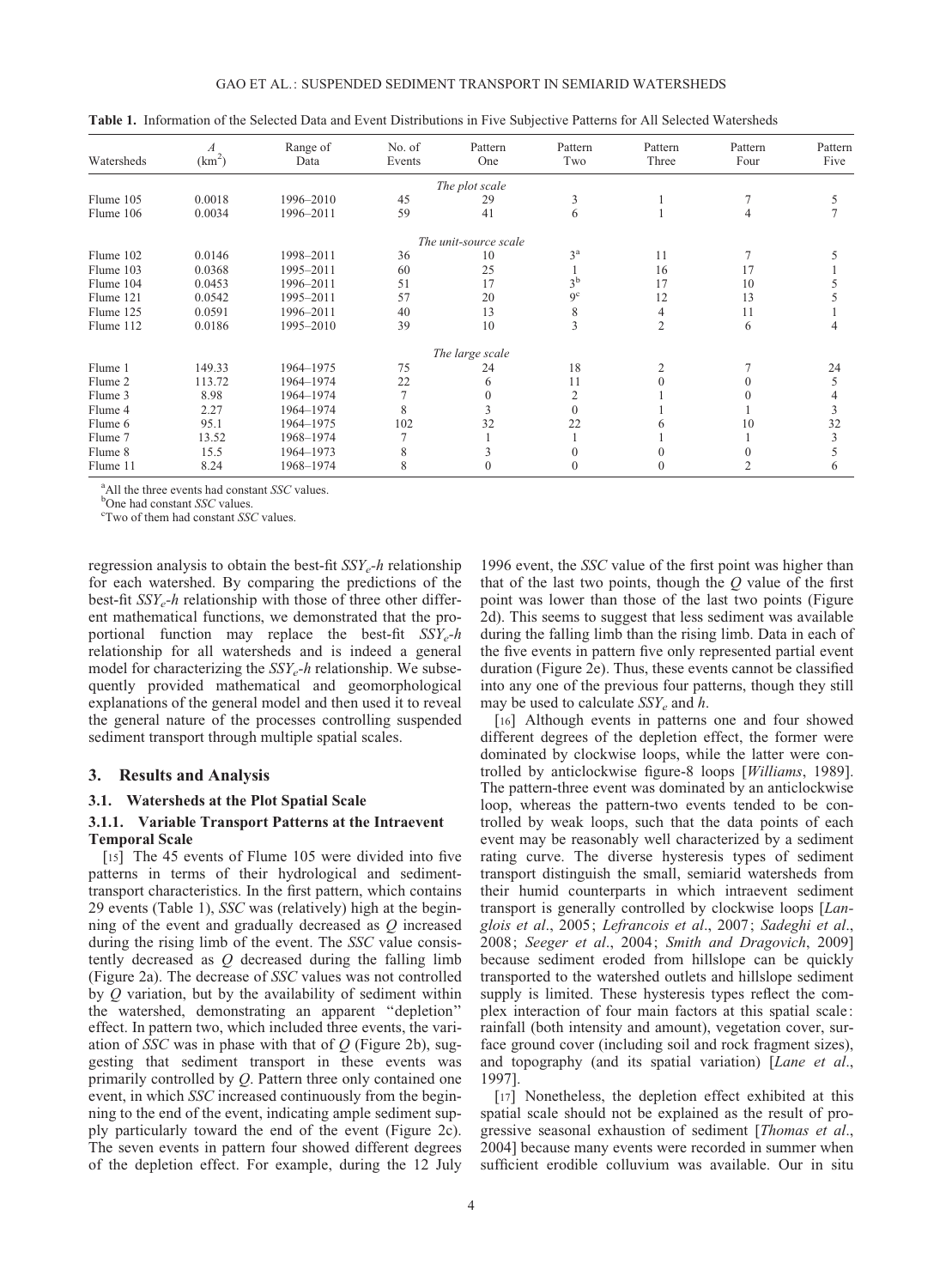

Figure 2. Examples of five intraevent transport patterns identified for Flume 105. (a) Pattern one; (b) pattern two; (c) pattern three; (d) pattern four; (e) pattern five.

observation indicated that this effect was most possibly caused by the relatively more sediment supply at the beginning of an event due to the availability of deposited sediment from the previous event. The sediment exhaustion was further enhanced by the following two processes commonly active in the study area. First, watersheds are dominated by heterogeneous gravelly sand (52%) [Nearing et al., 2007]. Hence, selective sediment detachment by raindrop and selective sediment transport by runoff lead to limited sediment transport [Issa et al., 2006; Parsons et al., 1991]. Second, surface crust due to the compression of soil surface or the depression of fine particles in pore spaces limits soil erosion [Romkens et al., 1990], causing decreased sediment-transport rates toward the end of an event [Turnbull et al., 2010].

[18] The existence of patterns two and three suggests that processes other than selective and limited sediment transport also influenced transport processes, making dynamics of sediment movement complex. However, these events only took 10% of the total recorded full events, which indicates that the impact of these other processes on suspended sediment transport was limited. Because all 45 events were collected between June and October when precipitation is predominately generated by convective storms [Goodrich et al., 2008], the prevalence of events with clockwise loops  $($ >70%) seems to be related to this type of storms, which is consistent with the discovery reported in a semiarid watershed of Israel [Alexandrov et al., 2007]. Unfortunately, no single sediment rating curve was able to be established to characterize intraevent sediment transport (Figure 3a).

[19] The 59 events of Flume 106 can also be divided into these five patterns with 41 in pattern one, 6 in pattern two, 1 in pattern three, 4 in pattern four, and 7 in pattern five (Table 1). Although events in patterns one and four generally showed the depletion effect, processes other than the previously described could still contribute to this effect. For example, two events in pattern one (Figures 4a and 4b) had similar runoff depths (9.40 mm for the 14 July 1999 event and 9.45 mm for the 25 July 2010 event), but significantly different event specific sediment yield  $(SSY_e = 58.43)$ and 26.45 t/km<sup>2</sup>, respectively). Examining the data indicated that the first event had greater peak rainfall intensity than that of the second, giving rising to the peak discharge  $Q_p = 0.075$  m<sup>3</sup>/s and peak concentration  $C_p = 11.7$  mg/l for the first event and  $0.024 \text{ m}^3/\text{s}$  and 7.7 mg/l for the second. Furthermore, rainfall duration of the first one was much longer than that of the second. Thus, though the two different rainfall patterns produced similar runoff depth, their intraevent surface runoff patterns and changes were quite different, causing different event sediment yields. It follows that even within the same pattern, sediment-transport processes could be quite different because of variable storm intensity and duration. In all recorded full events, 87% had clockwise loops, which again indicated the dominant impact of convective storms on suspended sediment transport. The scatter plot of SSC against  $Q$  for Flume 106 is similar to that for Flume 105 (i.e., Figure 3a), again signifying that no single sediment rating curve was available for characterizing the instantaneous SSC-Q relationship in this watershed.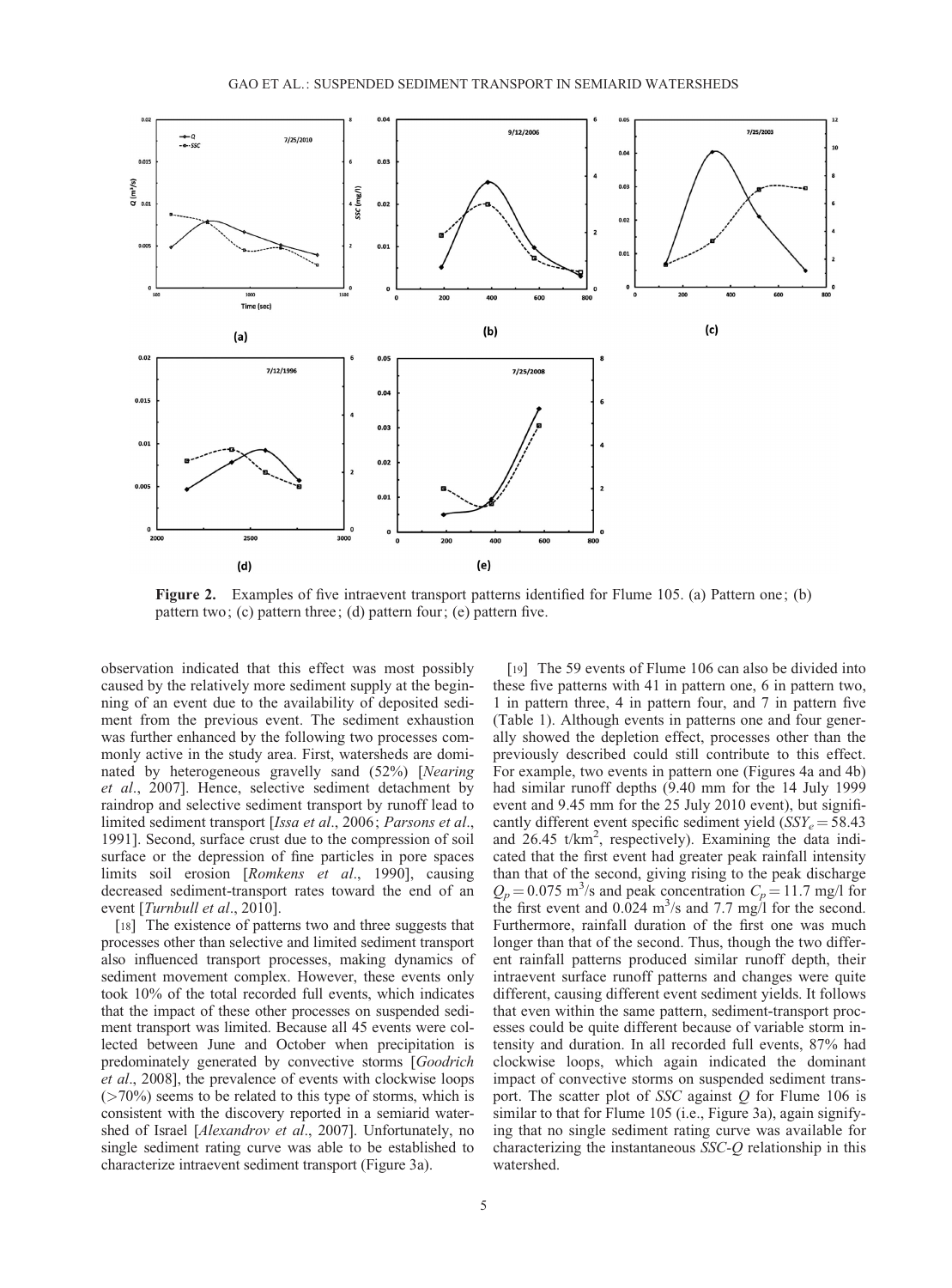

**Figure 3.** Scatter plots of suspended sediment concentration (SSC) versus water discharge  $(O)$  at three spatial scales. (a) The plot scale; (b) the unit-source scale; (c) the large scale.

### 3.1.2. Sediment-Transport Processes at the Event Temporal Scale

[20] The complex sediment-transport processes described for the plot-scale watersheds indicate that developing general sediment rating curves even for a single watershed was impossible. Alternatively, we focused on the synoptic effect of sediment transport at the event temporal scale by examining the relationship between  $SSY_e$  and h. In Flume 105, data representing events in all five patterns collapsed well into a single trend with some events in pattern two showing relatively higher discrepancy (Figure 5a). The well-mixed trend among different patterns suggests that the synoptic effects of suspended sediment transport among all groups are similar. This trend was best characterized by a second-order polynomial equation:

$$
SSY_e = 0.175h^2 + 2.074h + 0.003 \t r^2 = 0.78 \t (1)
$$

[21] The general good fit of equation (1) to the data (relatively high coefficient of determination,  $r^2$ ) suggests that though sediment transport in the events of different patterns was dominated by different processes, the difference had a statistically insignificant impact on the  $SSY_e$ -h relationship. Therefore, from the instantaneous to event temporal scale,

complex sediment dynamics during individual events are simplified, such that values of  $SSY_e$  of all events may be simply estimated by their runoff depths,  $h$  using a single empirical equation (i.e., equation (1)).

[22] In Flume 106, some events in patterns one, two, three, and five were apparently separated from others (Figure 5b). However, regression analysis showed that all events may be fitted well by a statistically significant second-order polynomial equation:

$$
SSY_e = 0.028h^2 + 3.1h - 0.47 \quad r^2 = 0.80 \tag{2}
$$

[23] The sum of  $SSY_e$  for all events predicted using equation (2) was only 3% less than that of measured  $SSY_e$ . This again suggests that at the event temporal scale, event sediment yield  $(SSY_e)$  may be reasonably well characterized using equation (2).

# 3.2. Watersheds at the Unit-Source Spatial Scale 3.2.1. Variable Transport Patterns at the Intraevent Temporal Scale

[24] The storm events recorded in these watersheds also fell into the five patterns described in the plot-scale



Figure 4. Two events of pattern one in Flume 106 that have similar runoff depths but different event specific sediment yields.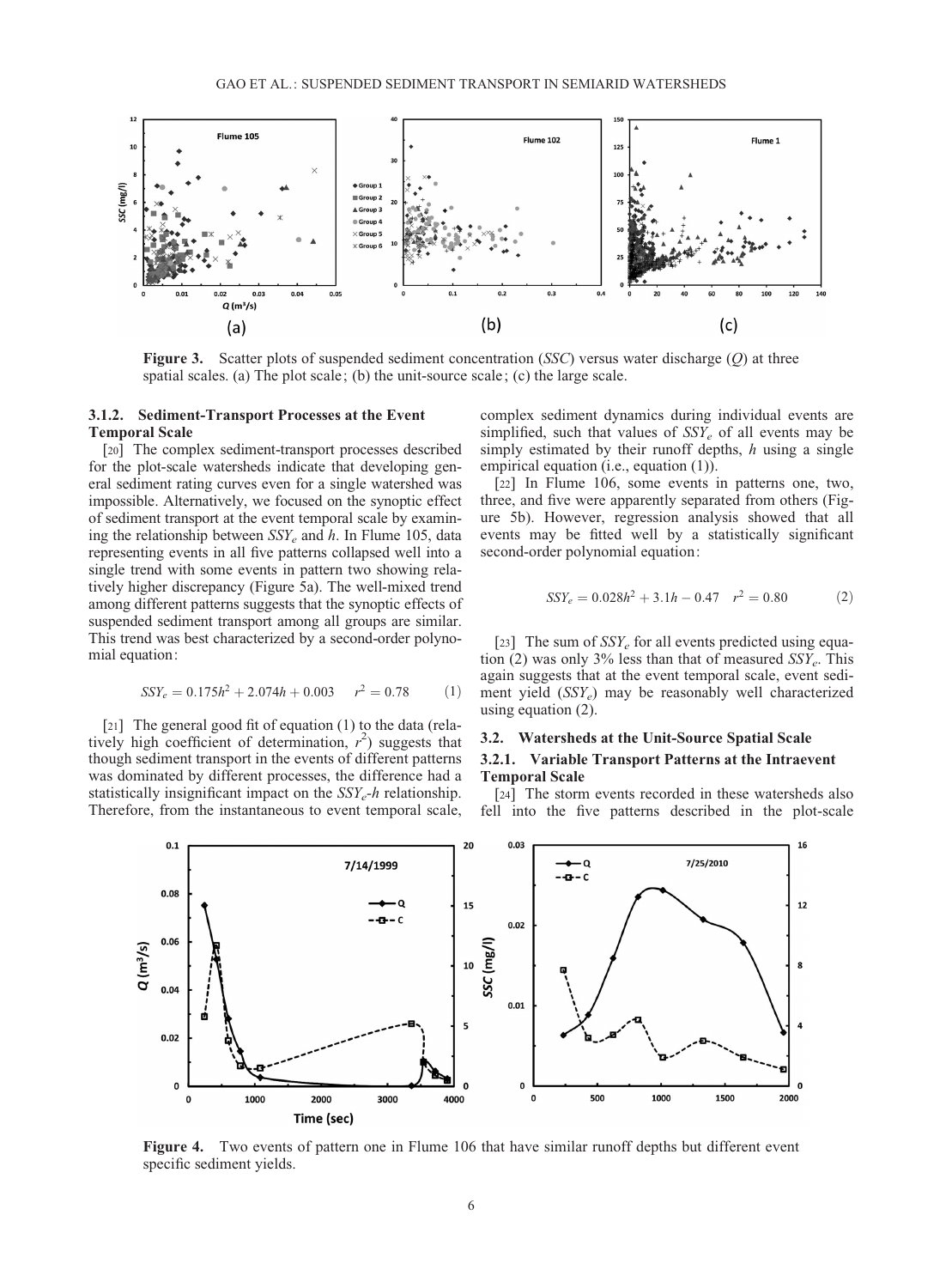

**Figure 5.** The relationships between event specific sediment yield  $(SSY_e)$  and runoff depth  $(h)$  for (a) Flume 105 and (b) Flume 106.

watersheds with some variations. The exact styles of individual events in patterns one, three, and four may be different from, but shared the common transport nature with those in the plot-scale watersheds. Certain events of pattern two in some watersheds (i.e., Flumes 102, 112, and 121) bore a different pattern from that of the events in the plot-scale watersheds. Instead of having approximately synchronized  $Q_p$  and  $C_p$ , these events were characterized by roughly constant SSC values over the entire storm duration (Figure 6), suggesting that the rate of transported sediment changed proportionally with Q. If soils available for transport by surface runoff were sufficient, SSC values during the events would be higher for large  $Q$  values than those for small ones, leading to discernible variation of SSC values over an event. Apparently, surface soils during these constant-SSC events were constrained as described previously, but the degree of the constraint was lower than that for events in patterns one and four where SSC values toward the end of the events were lower than those close to the beginning of the events. The detailed distributions of the events in the five patterns for these watersheds were displayed in Table 1.

[25] Among all events in the five patterns, those in patterns one and four showed various degrees of the depletion

effect, while those in pattern three demonstrated the transport processes with sufficient sediment supply. Events with constant SSC in pattern two belonged to the former, while others in the same pattern were associated with the latter. It follows that the percentage of events that had the depletion effect in these six watersheds was (in the order shown in Table 1) 65%, 71%, 60%, 63%, 74%, and 94%, respectively. Again, events with the depletion effect prevailed in all watersheds at this spatial scale, though in-channel hydraulic processes added additional influence on suspended sediment transport due to the existence of ephemeral streams in these watersheds. The processes controlling instantaneous suspended sediment transport were still complex at the unit-source spatial scale, such that no single sediment rating curve was available for describing the SSC-Q relationship (Figure 3b).

# 3.2.2. Sediment-Transport Processes at the Event Temporal Scale

[26] In all watersheds, points representing events of all five patterns were well mixed and followed a single trend in the plot of  $SSY_e$  against h (Figure 7), suggesting that they also may be described by a single relationship. Regression analysis showed that this relationship was best fitted by second-order polynomial equations:



Figure 6. Examples of constant sediment concentrations in pattern-two watersheds at the unit-source scale.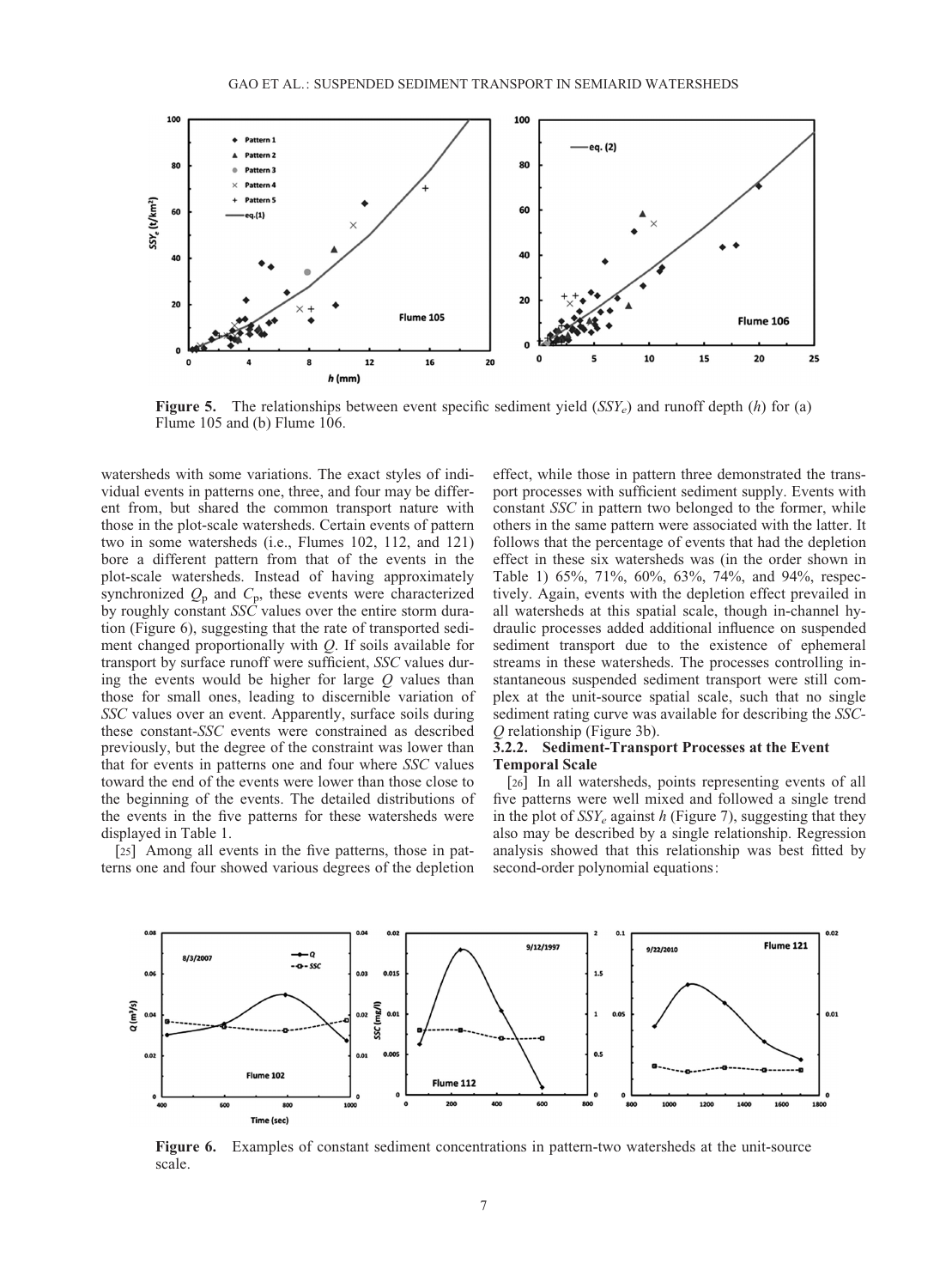

**Figure 7.** The relationships between event specific sediment yield  $(SSY_e)$  and runoff depth (h) for the six watersheds at the unit-source scale.

Flume 102  $SSY_e = 0.100h^2 + 9.48h + 11.42$   $r^2 = 0.92$  $(3a)$ 

Flume 103 
$$
SSY_e = 0.273h^2 + 20.78h + 17.86 \t r^2 = 0.93
$$
\n(3b)

Flume 104  $SSY_e = 0.216h^2 + 8.41h + 6.29$   $r^2 = 0.86$  (3c)

Flume 121  $SSY_e = 0.575h^2 + 7.11h + 3.24$   $r^2 = 0.88$  (3d)

Flume 125 
$$
SSY_e = 1.176h^2 + 21.76h - 2.50 \quad r^2 = 0.77
$$
\n(3e)

Flume 112 
$$
SSY_e = 0.013h^2 - 0.252h + 0.447 \qquad r^2 = 0.97
$$
\n(3f)

[27] All equations were statistically significant. Thus, in each watershed, the differences of sediment transport among individual events demonstrated by their different transport patterns were overweighed by the consistent cumulative effect of sediment transport at the event temporal scale. The  $SSY_e$  in each watershed can be generally determined by h using the established statistical equations. It should be noted that each watershed had some events (ranging from 2 to 6) that did not fit the developed statistical equations. The number of such events was much less than those forming the trends and thus may be reasonably regarded as outliers. These outliers could be caused by possible sampling failure or some random abnormal transport processes and did not have significant impact on the longterm trend of event-based sediment transport.

### 3.3. Watersheds at the Large Spatial Scale

[28] The recorded events can also be classified into the same five patterns as those in the previous two spatial scales. Perhaps because the number of events recorded in Flumes 3, 4, 7, and 8 were less than 10 in each case, these events fell into only some of the five patterns (Table 1). Yet, in each watershed at this spatial scale, no single statistically significant sediment rating curve was available for all instantaneous pairs of  $SSC$  and  $Q$  (Figure 3c). This suggests that with the dominance of in-channel hydraulic transport processes, suspended sediment transport was still complex at the intraevent scale. In other words, the increase of spatial scale did not reduce the degree of complexity for suspended sediment transport at the intraevent temporal scale.

[29] Again, at the event temporal scale, points from different patterns collapsed to single trends in terms of the  $SSY<sub>e</sub>$ -h relationship, which may be characterized by a statistically significant power function in each watershed:

Flume 1 
$$
SSY_e = 26.05h^{1.05} \qquad r^2 = 0.957 \tag{4a}
$$

|  | Flume 2 $SSY_e = 18.60h^{1.07}$ | $r^2 = 0.897$ | (4b) |
|--|---------------------------------|---------------|------|
|--|---------------------------------|---------------|------|

Flume 3 
$$
SSY_e = 14.63h^{1.13}
$$
  $r^2 = 0.987$  (4c)

Flume 4 
$$
SSY_e = 9.50h^{1.21} \qquad r^2 = 0.995 \tag{4d}
$$

Flume 6 
$$
SSY_e = 16.81h^{1.08}
$$
  $r^2 = 0.995$  (4e)

Flume 7 
$$
SSY_e = 16.02h^{1.31}
$$
  $r^2 = 0.998$  (4f)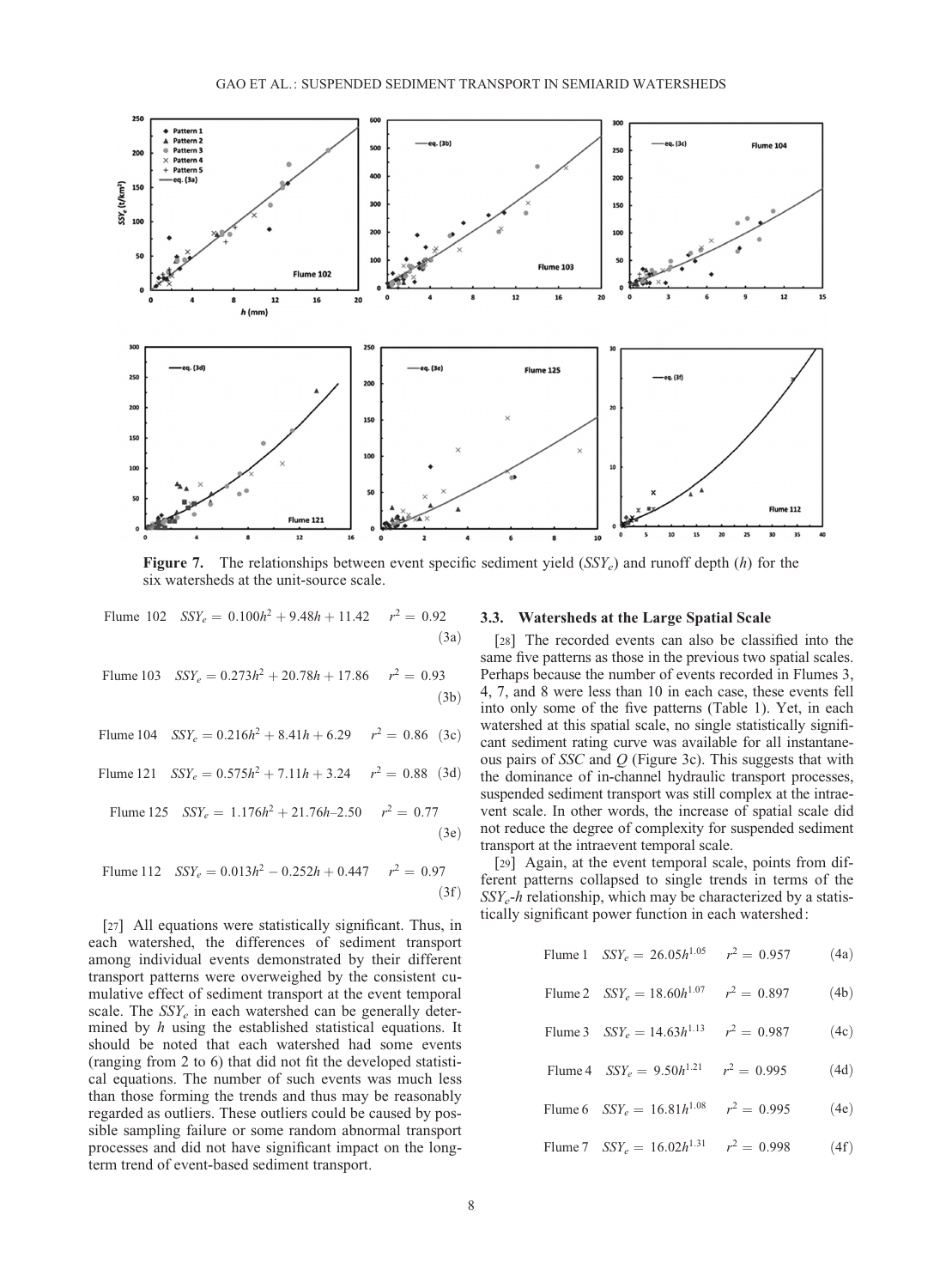Flume 8  $SSY_e = 28.05h^{0.98}$   $r^2 = 0.966$  (4g)

Flume 11 
$$
SST_e = 20.31h^{0.86} \quad r^2 = 0.932 \quad (4h)
$$

[30] In Flume 1, one event from both patterns one and three had discernibly higher  $SSY_e$  values than predicted by equation (4a) (Figure 8a). In Flume 2, two events from both patterns two and three had discernibly higher  $SSY_e$ values than predicted by equation (4b) (Figure 8b). In Flume 6, several events had relatively higher  $SSY_e$  values than predicted by equation (4e) (Figure 8e). However, these inconsistent events bear limited influence on the overall trends of the events, highlighting their role as relatively random events rather than a part of the general trend. The very high  $r^2$  values in other flumes with no obvious inconsistent events (Figures 8c–8h) indicated that their eventbased data had strong trends that can be quantified by the associated statistical equations.

# 4. Discussion

# 4.1. Intraevent Variations of Suspended Sediment Transport

[31] The fact that no single sediment rating curve is capable of characterizing the relationship between SSC and Q for watersheds at any of the three spatial scales indicates that suspended sediment transport over multiple spatial scales is not solely controlled by  $Q$ . Hydraulically, this is because suspended sediment is transported below capacity [*Walling*, 1977], which is caused by variable sediment supply and heterogeneous sediment sizes. Types of hysteresis loops may imply possible sources of sediment supply such as we have described in section 3.1.1. However, hysteresis analysis fails to reveal the specific mechanisms causing a given type of hysteresis loop even for events of the same pattern. For example, the anticlockwise loops associated

with the pattern-three events at all three spatial scales suggest that these events had either ample sediment supply or additional sediment input during the falling limb of the events, but one cannot determine which factor was active and what geomorphological processes led to the true cause. As the spatial scale increases from the plot to the unitsource and further to the large scales, not only in-channel incision and bank erosion, but also watershed mean slope and mean length may serve as additional sediment sources [*Harrison*, 2000]. Consequently, though events of the same pattern have the same hysteresis loop, the loop of each event may have resulted from different combinations of possible sediment sources. Therefore, hysteresis analysis remains a qualitative tool providing insufficient information of possible sediment sources. Quantitative determination of variable sediment sources during a given storm event calls for new process-based approaches. One of these is characterizing various hydrological and sediment connectivity between all possible sediment sources and downstream sediment transport of a watershed [Wainwright et al., 2011]. Specific sediment-transport processes and the associated paths may be elucidated using detailed data obtained from field monitoring and watershed models identifying diverse soil erosion processes [Mueller et al., 2008; Turnbull et al., 2010]. Another approach is directly identifying a variety of potential sediment sources using benthic diatom, geochemical or radionuclide tracers coupled with event-based Q and SSC measurements [Collins et al., 1997; Pfister et al., 2009; Wilson et al., 2012].

### 4.1. A General Model

[32] At the event temporal scale, regression analysis gave rise to two different types of best-fit  $SSY<sub>e</sub>$ -h relationships at different spatial scales: the second-order polynomial equation at the plot and unit-source watersheds, and the power equation at the large scale. To understand the



**Figure 8.** The relationships between event specific sediment yield  $(SSY<sub>e</sub>)$  and runoff depth (h) for the eight watersheds at the large scale.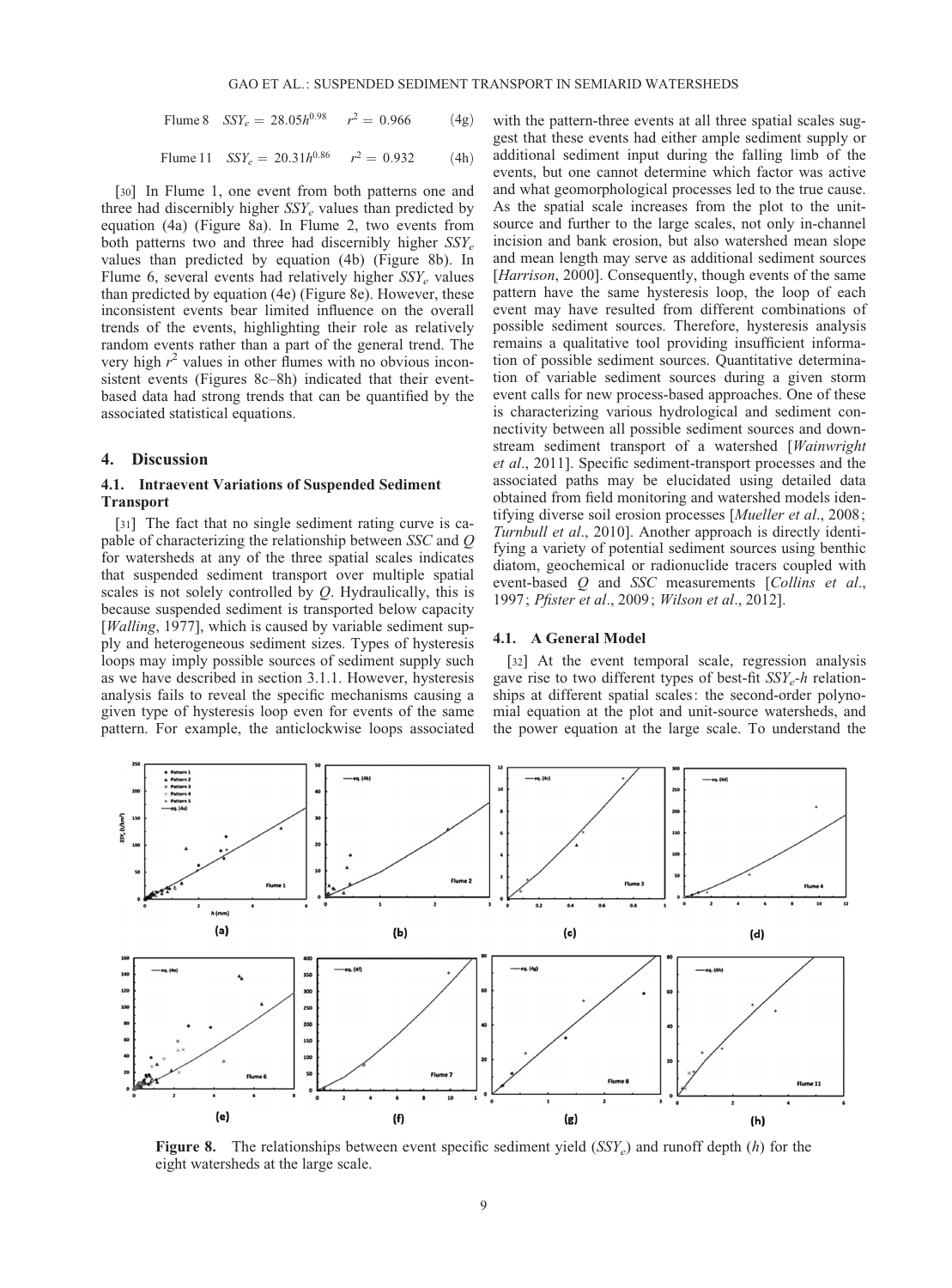difference, we compared the outcomes of regression analysis using four different functions, second-order polynomial, power, linear with an intercept, and proportional functions. These outcomes indicated that for all watersheds, the  $SSY_{e}$ h relationship may be generally characterized by a simple proportional equation,

$$
SSY_e = nh \tag{5}
$$

where  $n$  is a constant, which has the same unit as the suspended sediment concentration  $(kg/m<sup>3</sup>)$  and may be different in different watersheds (Table 2). In the plot-scale watersheds,  $r^2$  value of equation (5) for Flume 105 was very close to that of equation (1) and for Flume 106 was the same as that of equation (2). Comparing the sum of  $SSY_e$  for all measured events in Flume 105 with that predicted by equation (1) and by equation (5) gave percent of predictive error of 0.01% (i.e., % $E_b$  in Table 2) and 12.0% (i.e., % $E_p$  in Table 2), respectively. Given that sediment load in Walnut Gulch is highly variable, the predictive error of 12.0% by equation (5) was considered acceptable, though it is higher than that produced by equation (1). For Flume 106,  $\%E_p$  was  $-2.99\%$ , which is very similar to  $\%E_b$  (i.e., 1.64%) (Table 2). Thus, equation (5) can reasonably well replace equations (1) and (2) in characterizing the event-based processes of suspended sediment transport in watersheds at the plot scale.

[33] In the unit-source watersheds,  $r^2$  values varied from 0.711 to 0.905 when the data of  $SSY_e$  and h from each watershed were fitted by equation (5) (Table 2). These  $r^2$ values were statistically significant and comparable with those for the polynomial equations (i.e., equations (3a)– (3f). Although values of % $E<sub>b</sub>$  were generally less than % $E<sub>p</sub>$ for all watersheds at this spatial scale, values of  $\%E_p$  were generally limited to less than 9% (Table 2). These results suggest that equation (5) is a statistically significant and

Table 2. The Proportional Model, Its Statistical Significance, and Comparison Between the Proportional Model and Best Empirical Equations for All Selected Watersheds

| Watersheds            | $A$ (km <sup>2</sup> ) | $n$ (kg/m <sup>3</sup> ) | $r^2$ | $%Eb$ <sup>a</sup> | $\%E_{\rm p}^{\rm b}$ |  |  |  |  |
|-----------------------|------------------------|--------------------------|-------|--------------------|-----------------------|--|--|--|--|
| The plot scale        |                        |                          |       |                    |                       |  |  |  |  |
| Flume 105             | 0.0018                 | 3.64                     | 0.720 | $-0.01$            | 12.0                  |  |  |  |  |
| Flume 106             | 0.0034                 | 3.43                     | 0.800 | 1.64               | $-2.99$               |  |  |  |  |
| The unit-source scale |                        |                          |       |                    |                       |  |  |  |  |
| Flume 102             | 0.0146                 | 11.88                    | 0.905 | 0.47               | $-4.90$               |  |  |  |  |
| Flume 103             | 0.0368                 | 27.00                    | 0.923 | 0.01               | $-4.48$               |  |  |  |  |
| Flume 104             | 0.0453                 | 11.16                    | 0.853 | 0.02               | $-5.71$               |  |  |  |  |
| Flume 121             | 0.0542                 | 12.59                    | 0.859 | $-0.02$            | 6.88                  |  |  |  |  |
| Flume 125             | 0.0591                 | 16.27                    | 0.711 | $-9.6$             | $-13$                 |  |  |  |  |
| Flume 112             | 0.0186                 | 0.632                    | 0.926 | $-0.62$            | 8.62                  |  |  |  |  |
| The large scale       |                        |                          |       |                    |                       |  |  |  |  |
| Flume 1               | 149.33                 | 29.08                    | 0.919 | $-6.23$            | 3.15                  |  |  |  |  |
| Flume 2               | 113.72                 | 21.87                    | 0.787 | 8.79               | $-22.5$               |  |  |  |  |
| Flume 3               | 8.98                   | 13.64                    | 0.976 | 1.59               | 4.47                  |  |  |  |  |
| Flume 4               | 2.27                   | 18.95                    | 0.927 | $-14.52$           | 18.54                 |  |  |  |  |
| Flume 6               | 95.1                   | 19.37                    | 0.862 | $-5.61$            | 3.59                  |  |  |  |  |
| Flume 7               | 13.52                  | 34.39                    | 0.978 | $-6.33$            | 12.14                 |  |  |  |  |
| Flume 8               | 15.5                   | 25.24                    | 0.898 | 2.21               | $-7.47$               |  |  |  |  |
| Flume 11              | 8.24                   | 16.65                    | 0.874 | 0.80               | $-10.15$              |  |  |  |  |

<sup>a</sup>The percent error between the sums of measured and predicted  $SSY_e$ using the best-fit equations. <sup>b</sup>

<sup>b</sup>The percent error between the sums of measured and predicted  $SSY_e$ using equation (5).

physically reasonable mathematical model for characterizing in general the cumulative effect of event suspended sediment transport for all unit-source watersheds. At the large scale, fitting the  $SSY_e-h$  relationship by equation (5) led to similarly high  $r^2$  values for all watersheds to those associated with the power equations (i.e., equations (4a)– (4h)) except in Flume 11 where  $\frac{6}{5}$  (-10.15%) was much higher than % $E<sub>b</sub>$  (0.80%). However, about 10% of underestimation of  $SSY_e$  using equation (5) is a limited error for sediment-load determination. Thus, equation (5) also serves as an equivalent function to equations (4a)–(4h) in predicting SSY<sub>e</sub> values of watersheds at this spatial scale.

[34] Overall, equation (5) can replace the polynomial equations at the plot and unit-source scales and the power equations at the large scale to reasonably well predict event sediment yields in all watersheds of the study area. Thus, it is indeed a general model for characterizing event-based suspended sediment transport in all watersheds. This finding is consistent with the result from the dry, loess area of northwestern China in which event-based suspended sediment can be characterized by the proportional model [Zheng et al., 2008, 2011]. The existence of this general model suggests that though the complex transport processes during a given storm event are very difficult to quantify, their synoptic effect over the event can be simply captured by a proportional relationship between  $SSY_e$  and h.

### 4.3. Implication of the General Model

[35] Mathematically, the general model, which is expressed in the form of equation (5), indicates that  $SSY_e$  is proportional to  $h$  by a constant  $n$ . The physical meaning of n may be revealed by reviewing the mathematical expressions of  $SSY_e$  and h as follows.

[36] Suspended sediment load,  $Q_s$  is defined as

$$
Q_s = a \sum_{i=1}^{n} Q_i C_i t_i \tag{6}
$$

where  $Q_i$  and  $C_i$  are the water discharge and sediment concentration measured at time  $i$  and  $a$  is the unit conversion factor. Event specific suspended sediment yield,  $SSY_e$  is defined as

$$
SSY_e = \frac{Q_s}{A} = Q_s/A = a \sum_{i=1}^{n} Q_i C_i t_i/A
$$
 (7)

where  $A$  is the area of a watershed. In addition, the total volume of water during a given rainfall event by definition may be written

$$
V = \sum_{i=1}^{n} Q_i t_i \tag{8}
$$

[37] Thus, runoff depth, h can be generally displayed as

$$
h = \frac{V}{A} = \frac{\sum_{i=1}^{n} Q_i t_i}{A}
$$
(9)

[38] It follows that the ratio of  $SSY_e$  to h, which is denoted as m, may be expressed as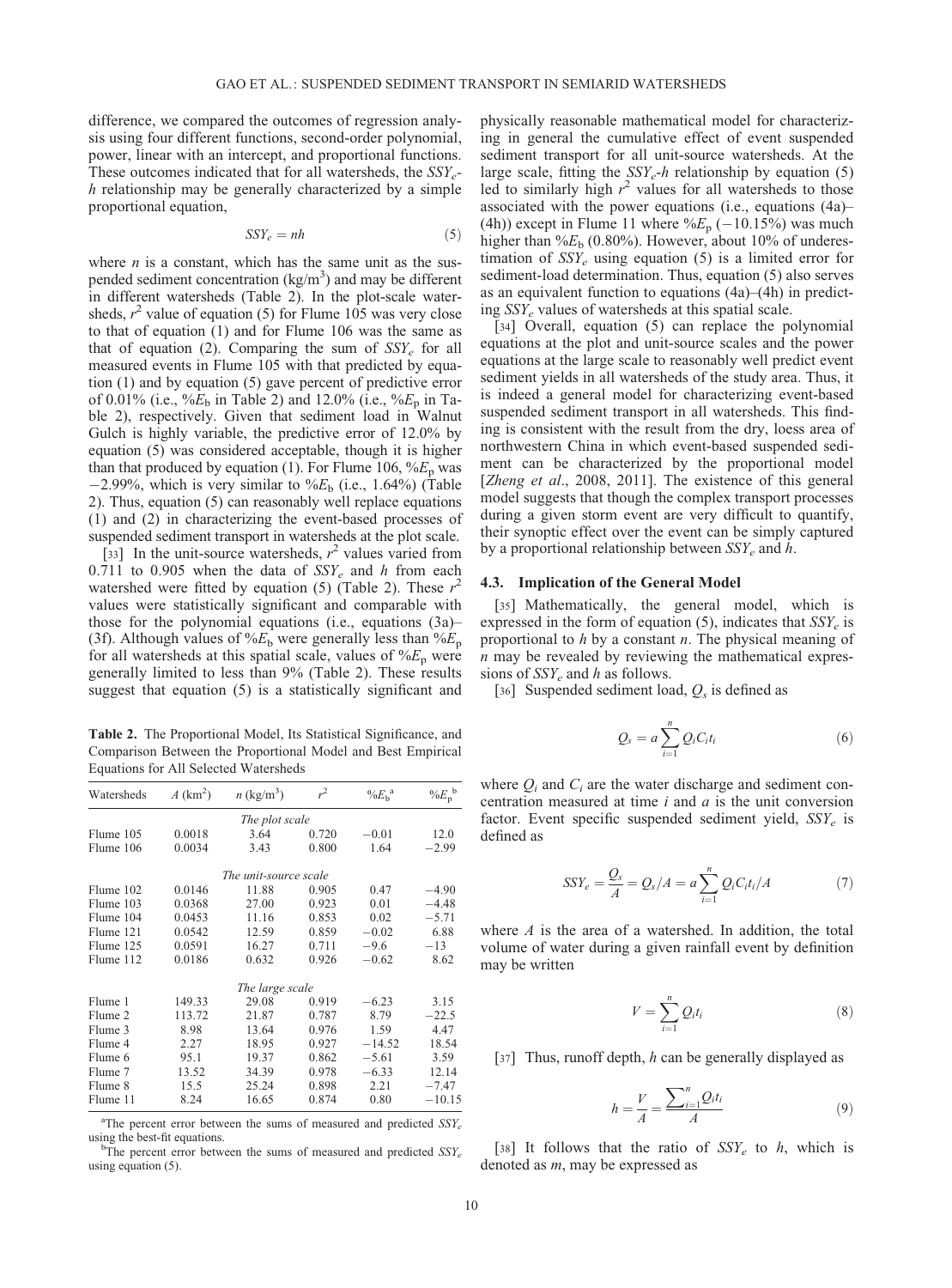

**Figure 9.** Examples of the relationships between volume-weighted mean sediment concentration  $(m)$ and runoff depth  $(h)$  at the three spatial scales. (a) The plot scale; (b) the unit-source scale; (c) the large scale.

$$
m = \frac{SSY_e}{h} = \frac{a\sum_{i=1}^{n}Q_iC_it_i}{\sum_{i=1}^{n}Q_it_i} = a\frac{C_1V_1 + C_2V_2 + \dots + C_nV_n}{V}
$$
  
=  $a\sum_{i=1}^{n}C_iF_i$  (10)

where  $F_i = V_i/V$ . So, *m* is the volume-weighted mean sediment concentration.

[39] If  $t_1 = t_2 = \ldots t_n$ , then,

$$
m = \frac{SSY_e}{h} = a \frac{\sum_{i=1}^{n} Q_i C_i}{\sum_{i=1}^{n} Q_i} = \frac{aC_1 Q_1 + C_2 Q_2 + \dots + C_n Q_n}{\sum_{i=1}^{n} Q_i}
$$

$$
= a \frac{C_1 Q_1 + C_2 Q_2 + \dots + C_n Q_n}{Q_t} = a \sum_{i=1}^{n} C_i f_i
$$
(11)

where  $f_i = Q_i/Q_t$ . Thus, *m* becomes the dischargeweighted mean sediment concentration.

[40] Equations  $(6)$ – $(11)$  show that the volume-weighted mean concentration,  $m_i$ , which represents average amount of suspended sediment transported over an event, i, may be calculated as the ratio of the associated  $SSYe_i$ , to  $h_i$ . However,  $m_i$  calculated in this way is different from the constant  $n$  in equation (5), which is obtained by regressing all  $SSYe_i$ against all  $h_i$  values. For a given watershed, though  $m_i$ varies from event to event,  $n$  remains constant over all events, suggesting that  $n$  is the characteristic volumeweighted concentration of the watershed regardless of the event difference both in magnitude and intensity. In watersheds at all three spatial scales, the degree of variation of  $m_i$  decreases as h increases (Figures 9a–9c), suggesting that with the increase of  $h$  (and hence the size of rainfall event, either in magnitude or intensity or both), the significant impact of rainfall intensity through rain splash and soil detachment gives way to the dominance of sedimenttransport process due to the increase of overland flow and then the processes due to augmented in-stream hydraulics. Also shown in Figure 9 is that  $n$  is always consistent with the trend of  $m_i$  for large events. During these events, surface runoff on hillslopes and in-stream flows are more hydrologically connected and thus, sediment exported out of a watershed reflects overall ability of soil erosion and sediment transport of the entire watershed, which reflects

the coupled effect of morphology, land cover/use, and soil properties of a watershed on sediment transport.

[41] The implication of the general model is that for a given watershed, though the volume-weighted suspended sediment concentration (i.e.,  $m_i$ ) varies from event to event due to the variable storm intensities and durations, these concentrations can be simply represented by a constant  $n$ for all events. In other words, at the event time scale, the synoptic effect of complex sediment-transport processes for each watershed may be described by the characteristic volume-weighted suspended sediment concentration, n. For example, values of  $n$  for watersheds in the study area range from 0.63 to 34.69 kg/m<sup>3</sup> (Table 2) whereas those for watersheds in the loess area of northwestern China are from 485 to 941 kg/m<sup>3</sup> [*Zheng et al.*, 2012]. The obvious difference between  $n$  values in two regions reflects their distinct characteristics of sediment transport: in the former, flows transport sediment of variable, but limited high concentrations whereas in the latter, flows transported hyperconcentrated sediment.

### 4.3. The Unique Behavior of Flume 112

[42] At the unit-source spatial scale,  $n$  value of Flume 112 is significantly less than those of other watersheds (Table 2). Evidently, the processes of suspended sediment transport in this watershed were different from those in others. The most discernible difference between this watershed and others is vegetation cover: Flume 112 is dominated by grass lands while others are dominated by shrub lands. Because many studies on Walnut Gulch have shown [Parsons et al., 1996; Turnbull et al., 2010; Wainwright et al., 2000] that erosion rates are higher in shrub lands than in grass lands, it is readily to solely attribute such transport difference to the vegetation difference. However, Nearing et al. [2005] discovered that at the vegetation patch scale, erosion rates in a grassland watershed are indeed close to those in a shrub land watershed, though sediment yield from the entire watershed is much lower in the former. The relatively high erosion rates at the much smaller spatial scale of the grassland watershed is mainly caused by relatively small surface roughness due to less cover of rock fragments. Nonetheless, these high erosion rates did not turn into equivalently high sediment-transport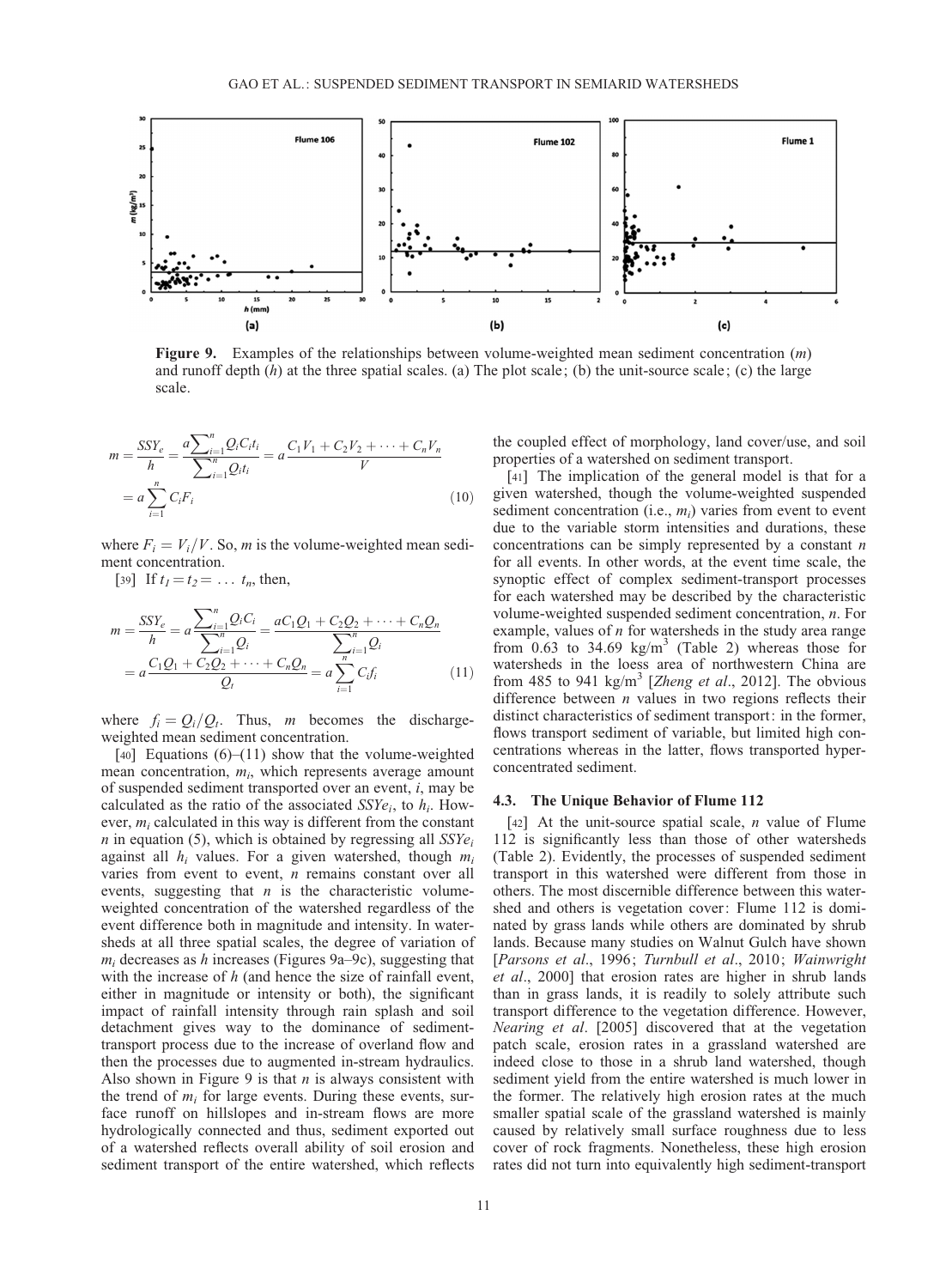rates at the entire watershed scale because of poor hydrological connectivity among small plots and more importantly, a swale located above the sampling site of Flume 112 forming a local topographic sink.

[43] Therefore, the special topographical structure appears to be the primary cause for the low  $n$  value in Flume 112, which may be further supported by comparing the data used in Figure 7 with those collected in 2006. Because of the unusual dry weather, vegetation cover was reduced significantly in that year. Thus, the impact of vegetation on flow resistance and hydrological connectivity was attenuated to a large degree in 2006, causing significantly higher suspended sediment transport [Polyakov et al., 2010]. The increased transport ability was well represented by the significantly high  $n$  value in 2006 than that in other years (Figure 10). However, the  $n$  value associated with the data in 2006 was only 4.33 kg/m<sup>3</sup>, still much less than those of other watersheds at the unit-source spatial scale.

### 4.4. The Spatial Variation of n Values

[44] In all other watersheds with the same dominant vegetation cover (i.e., shrub lands), watersheds at the large scale have a wide range of areas (from 2 to  $149 \text{ km}^2$ ). Spatially, they involve two nested sequences (see Figure 1) whose *n* values were plotted against their areas (Figure 11). For both sequences, as the watershed area increased, values of n changed, but did not show any significant trend. It became more obvious when these  $n$  values were combined with those of the remaining shrub land watersheds and were plotted against their sizes (Figure 12). For watersheds greater than  $0.01 \text{ km}^2$ , *n* varied within a constrained range from 11.16 to 34.49 kg/m<sup>3</sup> with the mean of 19.40 kg/m<sup>3</sup> (solid squares and triangles in Figure 12). The  $n$  values for the two smaller watersheds with  $A < 0.01$  km<sup>2</sup> were less, suggesting at the plot scale suspended sediment transport dominated by hillslope erosion processes due to overland flows [Lane et al., 1997] is limited. For watersheds with areas greater than this threshold value, in-channel transport process becomes more and more important. The fact that  $n$ centers around a constant value (i.e., 19.40 kg/m<sup>3</sup>) means that  $n$  approximately remains unchanged as watershed area



Figure 10. Impact of vegetation on suspended sediment transport in Flume 112.



Figure 11. Values of  $n$  in two sets of nested watersheds at the large scale (the number next to the symbol represents the associated watershed).

increases from  $0.01$  to about 150 km<sup>2</sup>. To further validate this trend, we compiled more data collected from different watersheds of Walnut Gulch. These data were obtained from watersheds that have areas that mostly fall between those of unit-source and large watersheds [Lane et al., 1997]. Since the reported annual sediment yields of these watersheds were averages of cumulative sediment yields over multiple years, *n* values calculated for these watersheds are not exactly equivalent to those calculated using equation  $(5)$ . Nonetheless, the calculated *n* values generally follow the same trend (Figure 12), suggesting that the approximately constant  $n$  value prevails in watersheds with areas ranging from 0.01 to about 150 km<sup>2</sup>.

[45] The implication is that at the event time scale, the processes of suspended sediment transport are similar in watersheds of any size that are greater than  $0.01 \text{ km}^2$ . This finding is at odds with current consensus that suspended sediment transport varies significantly as watershed area increases in Walnut Gulch partially because of the nonlinearity of runoff



Figure 12. Spatial variations of  $n$  values over three spatial scales.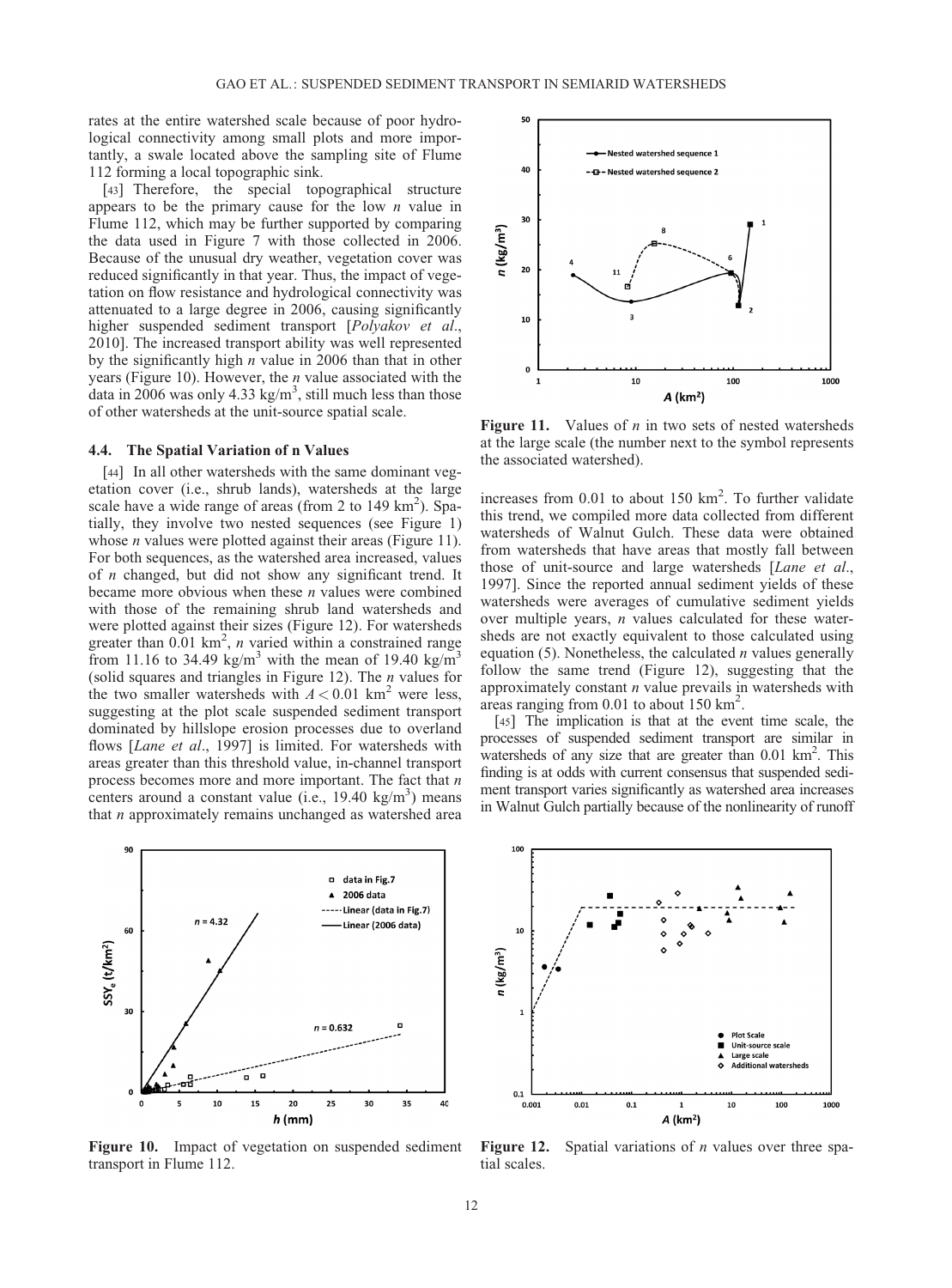response as watershed area increases [Goodrich et al., 1997]. In practice, the approximately constant  $n$  value allow us to study the long-term trends of sediment yields in large-scale watersheds based on collected discharge data, which is relatively easy to handle.

### 5. Conclusions

[46] We studied the spatial and temporal variations of suspended sediment transport in Walnut Gulch of southeastern Arizona using event-based long-term data compiled from 16 watersheds of variable sizes. At the intraevent temporal scale, the identified five transport patterns existed in watersheds at all spatial scales, confirming the assertion that sediment transport in semiarid environments is highly variable. However, these patterns have limited capacity to characterize the processes of suspended sediment transport because even within the same pattern, transport processes may be dramatically different (Figure 3). At this temporal scale, predicting instantaneous suspended sediment concentrations or transport rates becomes unreliable because a specific concentration or rate is the outcome of interaction among rainfall, vegetation cover, soil, and topography. Research focus should be on identifying the relative importance of relevant processes in the context of hydrological and sedimenttransport connectivity [*Wainwright et al.*, 2011].

[47] At the event temporal scale, suspended sediment transport with all five patterns can be generally described by a statistically significant and well-fit empirical equation between event specific sediment yield  $(SSY_e)$  and event runoff depth (h) for all selected watersheds, indicating a reduced complexity in suspended sediment transport at this temporal scale regardless of spatial variations. Furthermore, we discovered that the  $SSY_e-h$  relationship can be statistically well described using a general proportional model  $SSY_e = nh$ , where *n* is a constant with the unit of kg/m<sup>3</sup> and is conceptually equivalent to the volume-weighted event mean sediment concentration. This implies that though event sediment yield of a watershed in Walnut Gulch varies from storm to storm, the ability of transporting suspended sediment by the watershed is quantitatively characterized by the value of  $n$  irrespective of storm intensity and duration, and watershed sizes. The higher the  $n$  value, the more sediment can be exported from a watershed. Thus,  $n$  is a new sediment index that can quantitatively determine the degree of sediment loss from a watershed. Under a similar storm, a watershed with a higher  $n$  value must experience more sediment loss than that with a lower  $n$  value. This is potentially a useful tool for monitoring the long-term effect of global warming and land use changes on sediment transport with more observed data. The change of  $n$  value in the future will indicate whether sediment transport will be accelerated or decelerated.

[48] The significant low  $n$  value for Flume 112 compared to those of other watersheds with similar sizes suggests that Flume 112 has different processes of suspended sediment transport than other similar-sized watersheds in this area. Although the low  $n$  value may be attributed to different vegetation cover, geomorphological connectivity, and sampling methods between Flume 112 and other similar-sized watersheds, the topographic sink (i.e., swale) in this watershed is the main culprit.

[49] Over the three spatial scales (i.e., the plot, unitsource, and large scales),  $n$  values showed a threshold behavior: they followed a positively increasing trend with watershed area (A) for  $A < 0.01$  km<sup>2</sup> and remained roughly constant for  $A > 0.01$  km<sup>2</sup>. In the former watersheds, suspended sediment transport is predominately controlled by hillslope hydrological and erosion processes, while in the latter, sediment transport is controlled by both hillslope and in-stream processes. The constant trend of  $n$  values for large watersheds is particularly important. This trend suggests that the ability of transporting sediment quantified by the  $n$  value is independent of watershed area. Thus,  $n$  can better represent the nature of sediment transport in a watershed than the specific sediment yield, which changes with the watershed area in a complicated fashion [de Vente et al., 2007; Parsons et al., 2006; Walling, 1983].

### References

- Achite, M., and S. Ouillon (2007), Suspended sediment transport in a semiarid watershed, Wadi Abd, Algeria (1973–1995), J. Hydrol., 343, 187– 202.
- Alexandrov, Y., J. B. Laronne, and I. Reid (2007), Intra-event and interseasonal behaviour of suspended sediment in flash floods of the semiarid northern Negev, Israel, Geomorphology, 85, 85–97.
- Alexandrov, Y., J. B. Laronne, I. Reid, and H. Cohen (2009), Suspended sediment load, bed load, and dissolved load yields from a semiarid drainage basin: A 15-year study, Water Resour. Res., 45, W08408, doi: 10.1029/02008WR007314.
- Bisantino, T., F. Gentile, and G. T. Liuzzi (2011), Continuous monitoring of suspended sediment load in semi-arid environments, in Sediment Transport, chap. 15, edited by S. S. Ginsberg, doi:10.5772/15373.
- Collins, A. L., D. E. Walling, and J. G. L. Leeks (1997), Fingerprinting the origin of fluvial suspended sediment in larger river basins: Combining assessment of spatial provenance and source type, Geogr. Ann. Ser. A, 79, 239–254.
- Coppus, R., and A. C. Imeson (2002), Extreme events controlling erosion and sediment transport in a semi-arid sub-Andean valley, Earth Surf. Processes Landforms, 27, 1365–1375.
- de Vente, J., J. Poesen, M. Arabkhedri, and G. Verstraeten (2007), The sediment delivery problem revisited, Prog. Phys. Geogr., 31(2), 155–178.
- Fang, H. Y., Q. G. Cai, H. Chen, and Q. Y. Li (2008), Temporal changes in suspended sediment transport in a gullied loess basin: The lower Chabagou Creek on the Loess Plateau in China, Earth Surf. Processes Landforms, 33, 1977–1992.
- Gao, P. (2008), Understanding watershed suspended sediment transport, Prog. Phys. Geogr., 32, 243–263.
- Gao, P., and M. Josefson (2012), Suspended sediment dynamics during hydrological events in a central New York watershed, Geomorphology, 139–140, 425–437.
- Gentile, F., T. Bisantino, R. Corbino, F. Milillo, G. Romano, and G. Trisorio Liuzzi (2010), Monitoring and analysis of suspended sediment transport dynamics in the Carapelle torrent (Southern Italy), Catena, 80, 1–8.
- Goodrich, D. C., L. J. Lane, R. M. Shillito, and S. N. Miller (1997), Linearity of basin response as a function of scale in a semiarid watershed, Water Resour. Res., 33(12), 2951–2965.
- Goodrich, D. C., T. O. Keefer, C. L. Unkrich, M. H. Nichols, H. B. Osborn, J. J. Stone, and J. R. Smith (2008), Long-term precipitation database, Walnut Gulch Experimental Watershed, Arizona, United States, Water Resour. Res., 44, W05S04, doi:10.1029/2006WR005782.
- Harrison, C. G. A. (2000), What factors control mechanical erosion rates?, Int. J. Earth Sci., 88, 752–763.
- Issa, O. M., Y. L. Bissonnais, O. Planchon, D. Favis-Mortlock, N. Silvera, and J. Wainwright (2006), Soil detachment and transport on field- and laboratory-scale interrill areas: Erosion processes and the sizeselectivity of eroded sediment, Earth Surf. Processes Landforms, 31, 929–939.
- Jansson, M. B. (2002), Determining sediment source areas in a tropical river basin, Costa Rica, Catena, 47, 63–84.